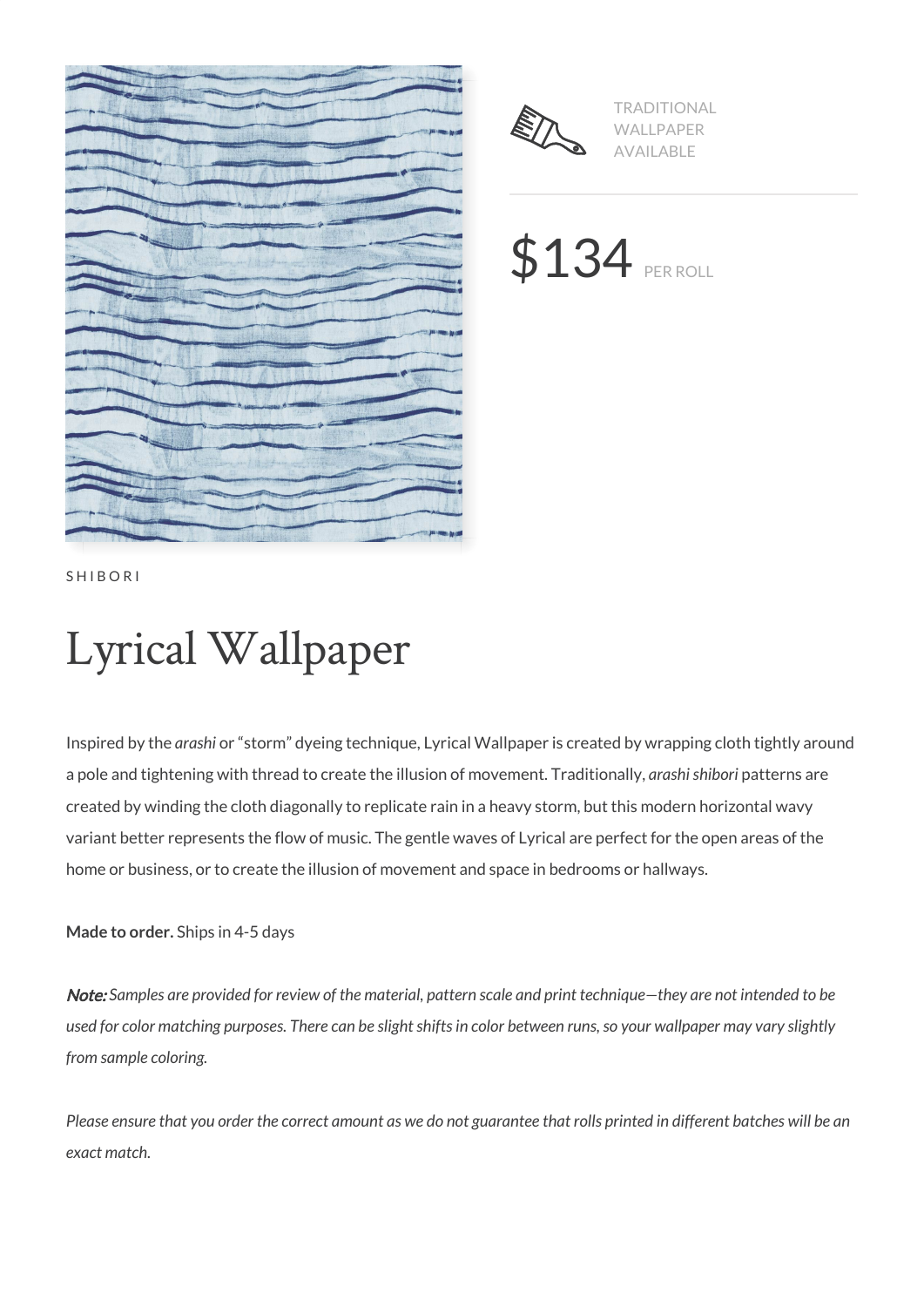| ROLL DIMENSIONS          |                        |                | 24" (61.5cm) x 33ft (10.05m) |            |          |
|--------------------------|------------------------|----------------|------------------------------|------------|----------|
| PATTERN REPEAT           |                        |                | 11" (30cm)                   |            |          |
| PATTERN MATCH            |                        |                | <b>Straight Match</b>        |            |          |
| FINISH                   |                        |                | Pre-trimmed Butt Join        |            |          |
| CLEANABILITY             |                        |                | Washable                     |            |          |
| USAGE                    |                        |                | Domestic & Commercial        |            |          |
| Ħ.                       |                        | ▌▊▅            |                              | ℝ          |          |
| DOMESTIC &<br>COMMERCIAL | GOOD LIGHT<br>FASTNESS | PASTE THE WALL | STRAIGHT<br>MATCH            | STRIPPABLE | WASHABLE |

### SHIBORI

Welcome to the Exclusive wallpaper collection from Sydney studio Shibori, created by Pepa Martin and Karen Davis. A boutique textile agency, renowned for pushing the boundaries of this ancient Japanese craft. By exploring and modernizing old techniques on modern fabrics the pair injects a strong design element into their work making an old craft new again.

#### ADDITIONAL INFORMATION

At Milton & King we have an exclusive range of shibori wallpapers for you to choose from whether you're decorating your hallway, living room, bedroom or dining room we have a wallpaper to suit your style and budget! With more than 500 wallpapers, we are bound to have the statement wallpaper you have been looking for.

### **Non-woven wallpaper advantages**

The most user-friendly wallpaper on the market.

Sourced from FSC Certified Forests and printed with water-based ink. Milton & King's wallpapers are of the highest quality, are environmentally friendly, and totally 100% vinyl-free.

Breathable – These high quality wallpapers are breathable, helping them endure mould and mildew conditions.